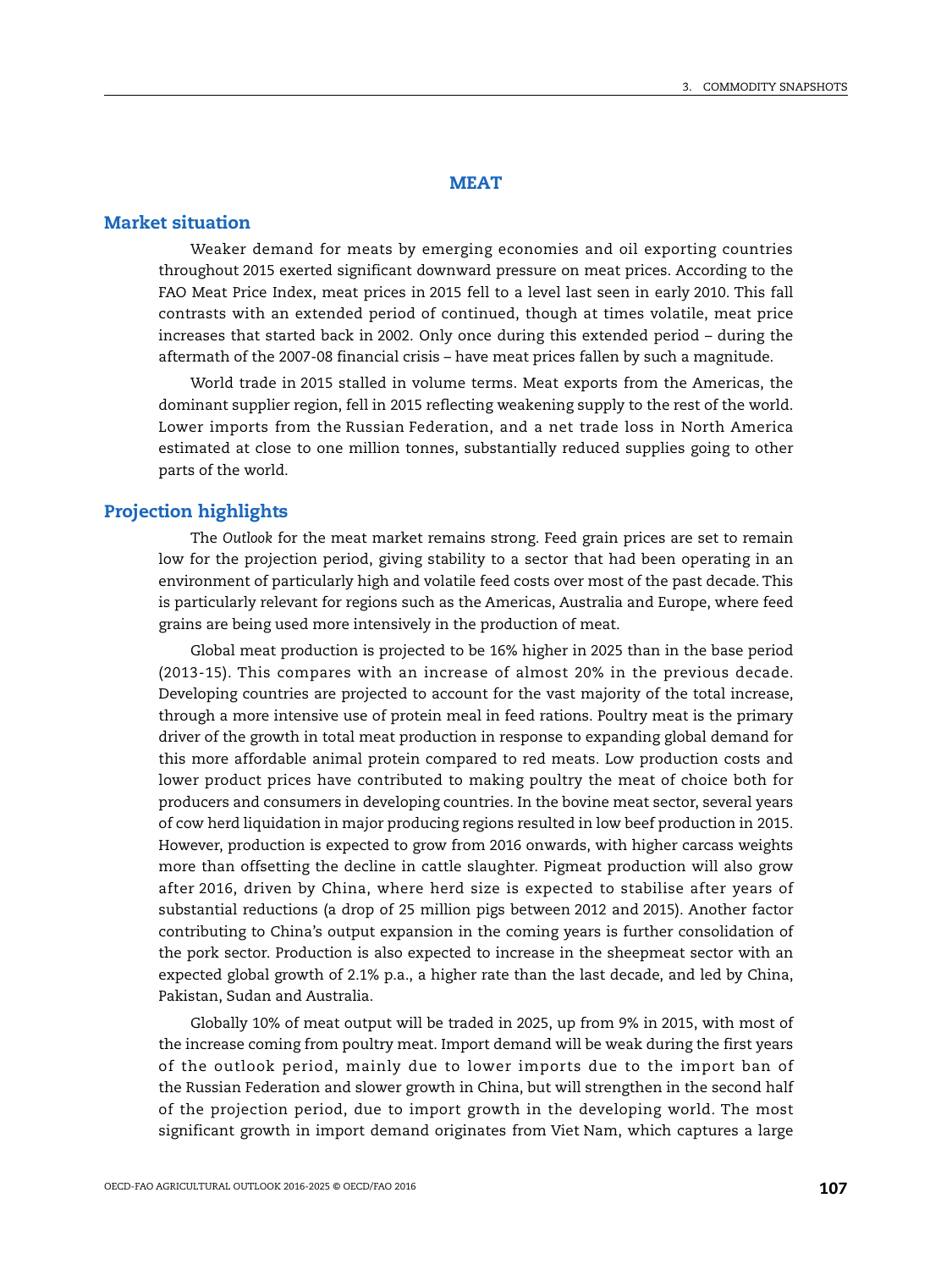share of additional imports for all meat types. Africa is another fast growing meat importing region albeit from a lower base. Although developed countries are still expected to account for slightly more than half of global meat exports by 2025, their share is steadily decreasing relative to the base period. On the other hand, Brazil's share of global exports is expected to increase to around 26%, contributing to nearly half of the expected increase in global meat exports over the projection period.

Nominal meat prices are expected to start at levels similar to those registered in 2010, and in most cases, trend marginally upwards. By 2025, prices for beef and pigmeat are projected to increase to around USD 4 497/t carcass weight equivalent (c.w.e.) and USD 1 580/t c.w.e. respectively, while world sheepmeat and poultry prices are expected to rise to around USD 3 857/t c.w.e. and USD 1 571/t product weight (p.w.) respectively. In real terms meat prices are expected to trend down from their recent high levels ([Figure 3.4](#page-1-0)).

<span id="page-1-0"></span>

Figure 3.4. **World meat prices**

*Note:* US Choice steers, 1 100-1 300 lb dressed weight, Nebraska. New Zealand lamb schedule price dressed weight, all grade average. US Barrows and gilts, No. 1-3, 230-250 lb dressed weight, Iowa/South Minnesota. Brazil: Export unit value for chicken (FOB) product weight. *Source:* OECD/FAO (2016), "OECD-FAO Agricultural Outlook", *OECD Agriculture statistics* (database), *<http://dx.doi.org/10.1787/agr-data-en>*. 1 2 *<http://dx.doi.org/10.1787/888933381625>*

Global annual meat consumption per capita is expected to reach 35.3 kg retail weight equivalent (r.w.e.) by 2025, an increase of 1.3 kg r.w.e. compared to the base period. This additional consumption will consist mainly of poultry. In absolute terms, total consumption growth in developed countries over the projection period is expected to remain small relative to developing regions, where rapid population growth and urbanisation remains the core drivers. This is particularly true in Sub-Saharan Africa, where the rate of total consumption growth over the outlook period is faster than any other region. The composition of growth is also somewhat unique, with the absolute growth in beef almost matching poultry.

Globally, animal disease outbreaks and trade policies remain among the main factors driving the evolution and dynamics in world meat markets. The implementation of various trade agreements, such as the proposed Trans-Pacific Partnership, over the outlook period could increase and diversify meat trade. An announcement in 2015 by International Agency for Research on Cancer of the World Health Organization (IARC) classified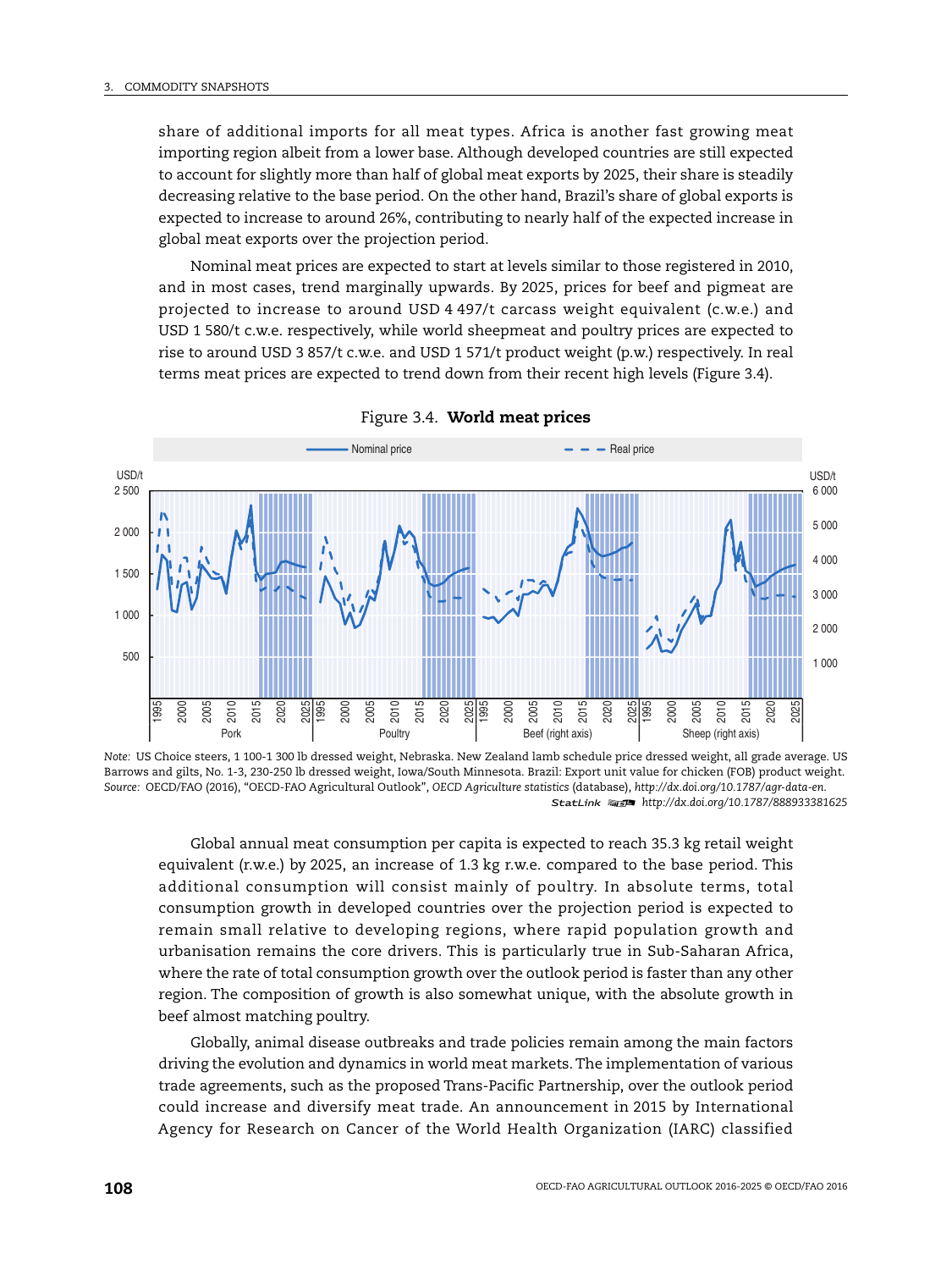processed meat<sup>[2](#page--1-0)</sup> as carcinogenic. This raised concerns among consumers worldwide and may impact the projected consumption of countries with high per capita meat consumption.

> **The expanded meat chapter is available at** *[http://dx.doi.org/10.1787/agr\\_outlook-2016-10-e](http://dx.doi.org/10.1787/agr_outlook-2016-10-en)*n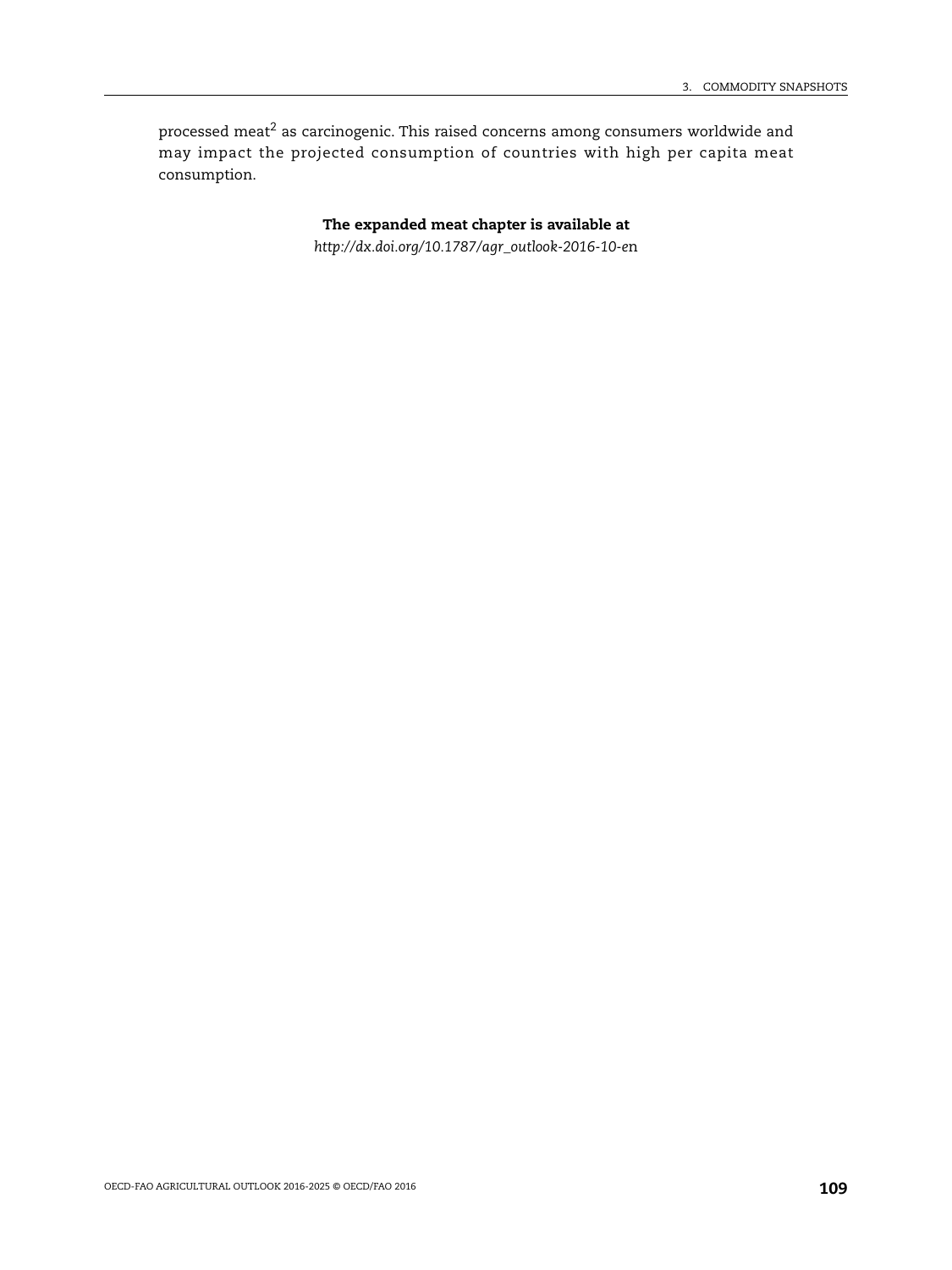## **MEAT**

#### **Prices**

Meat prices fell in 2015 from recent record levels, in both nominal and real terms. During the projection period, prices will in general increase slightly in nominal terms due to slow economic growth, and trend moderately downwards in real terms, though the actual path will differ depending on the type of meat.

Nominal bovine meat prices will decline until 2020 in line with an expansion of output in key producing areas of the world. In the period that follows, however, increases in feed costs will slow down production growth, putting upward pressure on beef prices.

Nominal pigmeat prices will slightly increase from their current levels, and therefore somewhat decline in real terms. Notable features of the global sector that shape this trend are increased supply from North America, the People's Republic of China (hereafter "China") and Brazil, and lower imports from the Russian Federation.

In poultry, low production costs and cross price effects through strong substitutability among the various meats induce nominal poultry prices to increase slightly, along with feed prices, while prices in real terms remain stable throughout the projection.

Nominal sheepmeat prices are expected to remain low due partly to weaker import demand from China and the Middle East, combined with increasingly high lamb production in Australia. In New Zealand, the continued expansion of the dairy herd is not expected to allow sheep numbers to grow over the outlook period, though it should be noted that many "sheep farms" in New Zealand are mixed, running both sheep and beef cattle as the two species complement each other in managing pasture and price risks.

Over the next decade, production will benefit somewhat from better feed conversion rations and somewhat from positive meat-to-feed price margins as well as better feed conversion ratios. Increased productivity will also lead to a positive supply response and lower meat prices for the projection period. Poultry meat remains the primary driver of the growth in total meat production, mainly in response to expanding global demand in the developing world. Low production costs, high feed conversion ratios, and low product prices have contributed to making poultry the meat of choice, both for producers and consumers.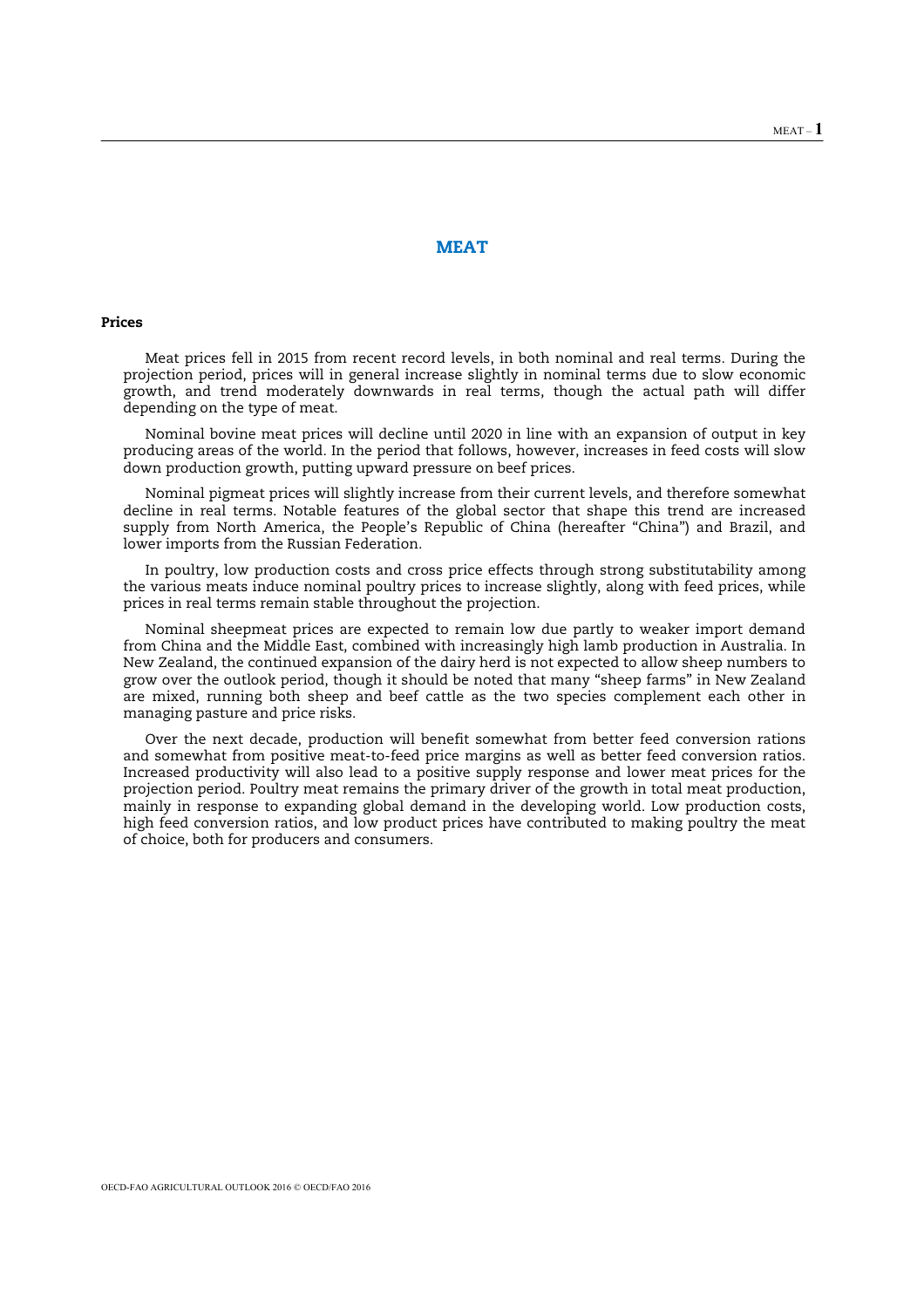



**Figure 3.4.1. Feed cost index and meat to feed price ratios** 

*Source:* OECD/FAO (2016), "OECD-FAO Agricultural Outlook", *OECD Agriculture statistics* (database), http://dx.doi.org/10.1787/agr-outl-data-en.

12 *http://dx.doi.org/10.1787/888933381852*

## **Production**

Livestock supply responses to market signals continue to be influenced by environmental and food safety regulations, in addition to the availability of natural resources, and technical and technological opportunities for productivity gains. As such, there is potential for production growth in many developing countries where natural grasslands and agricultural land abound for producing feed grains, e.g. South America or in Sub-Saharan Africa.



2025 vs 2013-15



*Note*: c.w.e. is carcass weight equivalent, r.t.c. is ready to cook equivalent.

*Source:* OECD/FAO (2016), "OECD-FAO Agricultural Outlook", *OECD Agriculture statistics* (database), http://dx.doi.org/10.1787/agr-outl-data-en.

12 *http://dx.doi.org/10.1787/888933381868*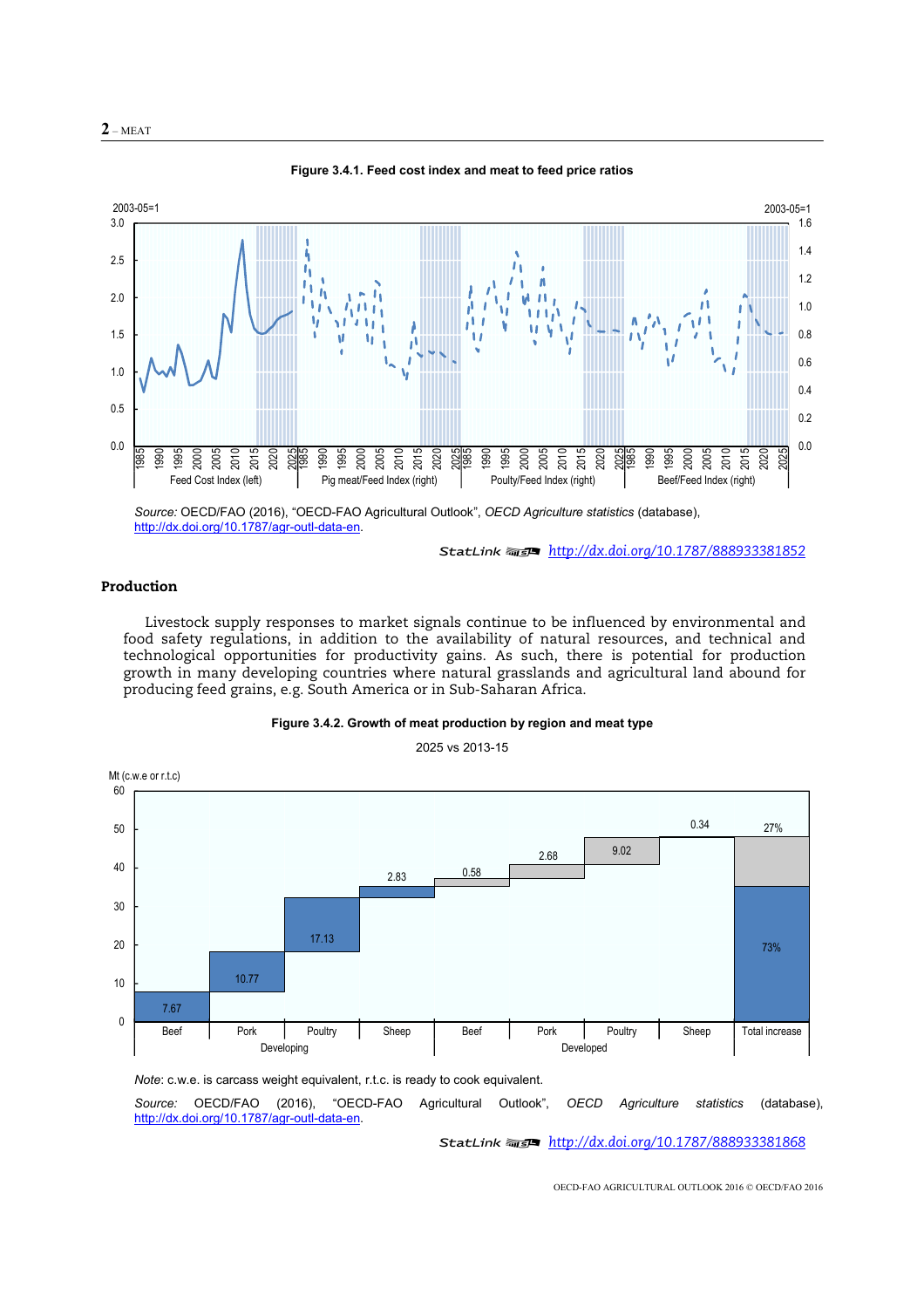Total meat production is projected to expand to around 48 Mt by 2025, predominantly in developing countries which will account for approximately 73% of the additional output (Figure 3.4.2).

Meat production in developing countries continues to be dominated by Brazil and China, the largest meat producers and where output is expected to expand considerably over the outlook period. Brazil's production growth will benefit from an abundant supply of natural resources, feed and grassland availability, productivity gains, and the real devaluation. China's production will benefit mostly from growing economies of scale as small production units grow into larger, increasingly commercial enterprises. Other developing countries with noteworthy potential contributions to additional meat production include Argentina, India, Indonesia, Mexico, Pakistan and Viet Nam (Figure 3.4.3).





2025 *vs* 2013-15

Note: c.w.e. is carcass weight equivalent, r.t.c. is ready to cook equivalent. *Source:* OECD/FAO (2016), "OECD-FAO Agricultural Outlook", *OECD Agriculture statistics* (database), http://dx.doi.org/10.1787/agr-outl-data-en.

12 *http://dx.doi.org/10.1787/888933381875*

Beef production in developing countries will be 20% higher in 2025, relative to the base period. Argentina, Brazil, India and China will account for two-thirds of the additional beef produced. In developed countries, production will be 7% higher by 2025 compared to the base period due to high growth in North America, the Russian Federation, and the transition economies. Despite several OECD countries opting for voluntary coupled support, Europe will decrease beef production mainly due to the expected reduction in its dairy herd and low profitability.

Several world regions have started a cattle herd rebuilding process, which is projected to continue into the early years of the outlook period. This follows from an extended period of cow herd liquidation in Australia and the United States due to the combination of drought conditions and reduced profitability through a period of high feed costs. In 2014, the United States recorded its lowest historical level of cattle inventory. While low feed costs will support higher carcass weights and increased output, continued rebuilding will contain some of the expansion in the short term.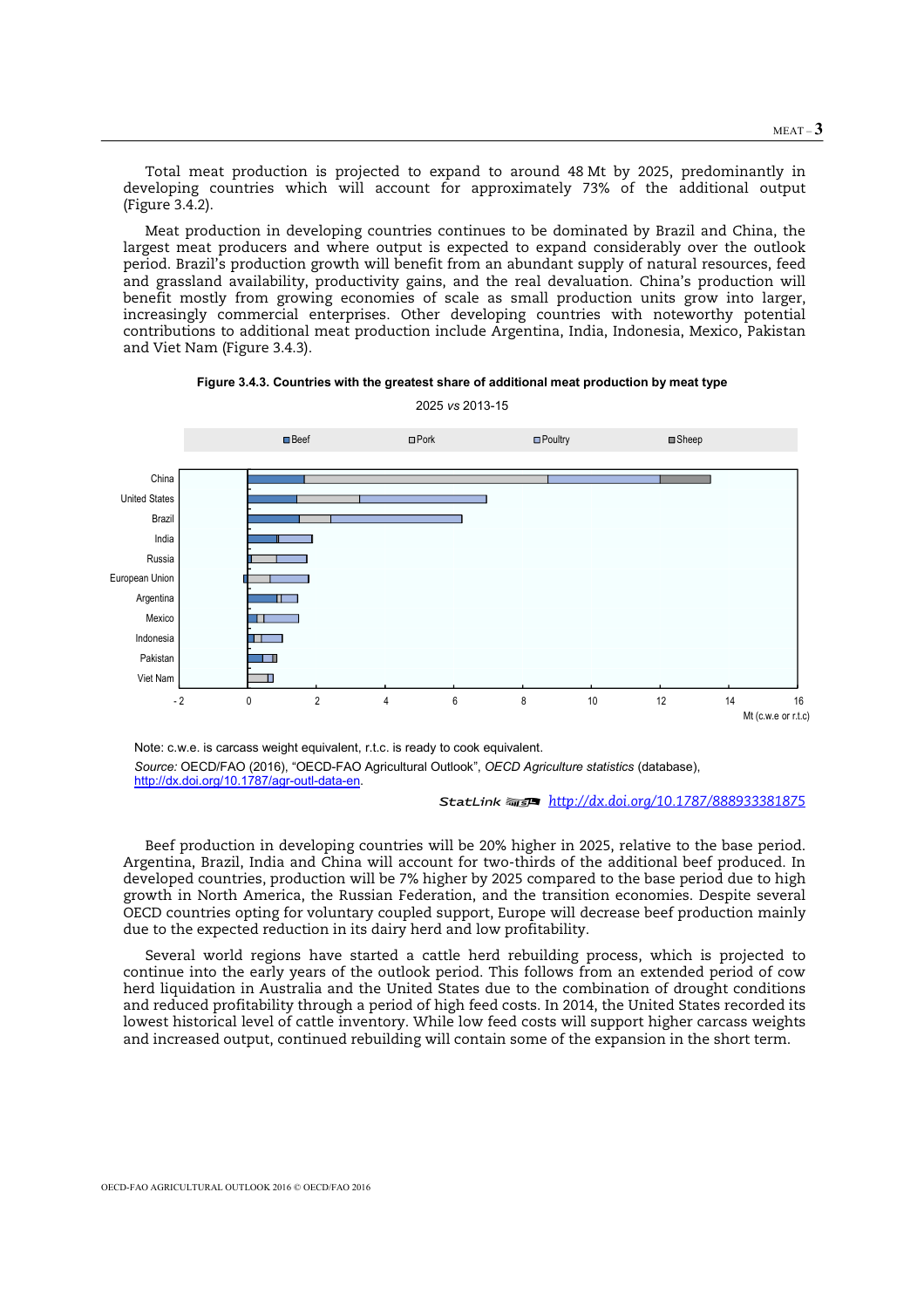



*Source:* OECD/FAO (2016), "OECD-FAO Agricultural Outlook", *OECD Agriculture statistics* (database), http://dx.doi.org/10.1787/agr-outl-data-en.

#### 12 *http://dx.doi.org/10.1787/888933381881*

The expansion in global pork production will decelerate over the next decade. China will provide 50%, or 7 Mt, of the additional output, although the overall volume is significantly lower relative to the years of persistent oversupply over the past decade, at 11 Mt. China´s pig herd declined over the past three years (a drop of 25 million pigs between 2012 and 2015) as a result of consolidation in the sector, combined with the implementation of China's Environment Protection Act that restricts pig production in the south of China $^1$  favoring pig production transfer to the north of China. In North America, after recovering from the detrimental effects of the Porcine Epidemic Diarrhea Virus (PEDv), will contribute 14% of the additional pork supply. Strong production growth rates over the outlook period are also seen in Brazil, the Russian Federation and Viet Nam. Production in the European Union will grow marginally as foreign markets, including lower import demand from China and the Russian Federation, are not encouraging the sector to expand.

Poultry continues to strengthen its dominant position within the meat complex, accounting for nearly half of all the additional meats to be produced over the next decade. Its short production cycle enables producers to respond quickly to market signals, whilst also allowing for rapid improvements in genetics, animal health, and feeding practices. Production will expand rapidly in countries that produce surplus feed grains, such as Argentina, Brazil, Mexico, the Russian Federation, Ukraine and the United States. In the rapidly expanding Asian region, the leaders are China, India, Indonesia, the Islamic Republic of Iran, and Thailand.

Sheepmeat production will experience a strong rate of growth, with developing countries accounting for the bulk of the additional output. China, the leading sheepmeat producing country, will contribute 45% of additional production. Australia and New Zealand's global share of sheepmeat production is expected to marginally decline throughout the outlook period. The Sub Saharan Africa region share of sheepmeat production will slowly increase and contribute 27% of the additional production.

#### **Consumption**

Growth in the demand for meats will stem mostly from income and population growth, especially in countries with large middle classes in Asia, Latin America, and the Middle East. In developed countries, meat demand continues to increase but at rates lower than those in developing countries (Figure 3.4.5).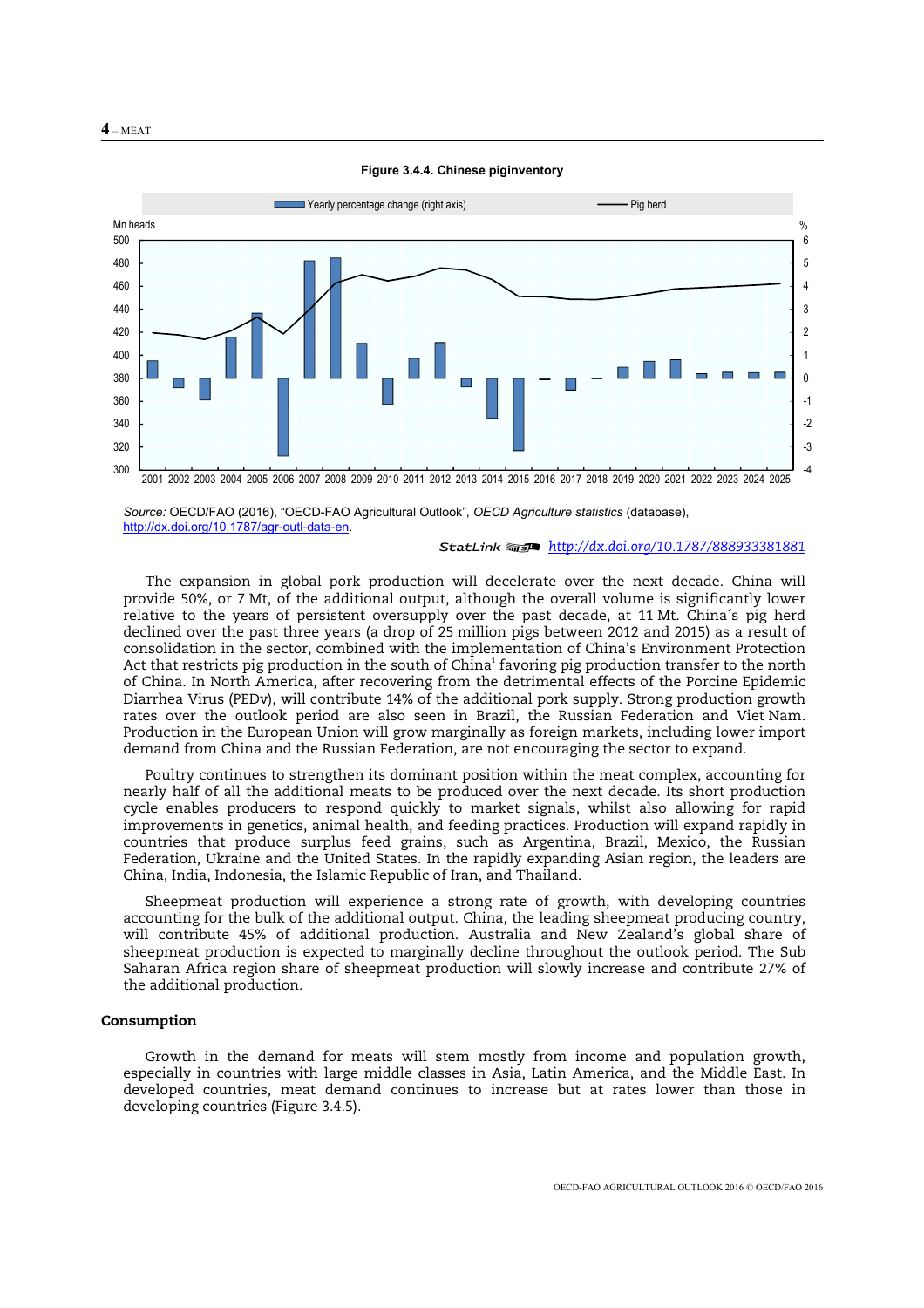In the least developed countries with high rates of population growth, meat consumption has been growing rapidly, albeit from a low base, notably in Sub Saharan Africa where beef accounts for the bulk of additional consumption in the region, followed by poultry.

Beef consumption will gradually increase over the next ten years. By 2025, and relative to the base period, it is expected to increase by almost 6% in developed countries, whereas in developing regions it is expected to increase by approximately 21%. Beef consumption per capita in the developing world remains low relative to developed countries, at about one-third in volume terms. Asian buyers' positive perception of less intensively produced and disease-free bovine meat remains a major driver of growth, resulting in 45% of additional beef consumed over the next decade in Asia.

Pigmeat consumption on a per capita basis remains relatively stable over the outlook period with most developed countries' consumption reaching saturated levels. Within developing countries, however, per capita pigmeat consumption continues to expand with growth in Argentina, Brazil, Paraguay, and Uruguay. Pigmeat consumption has indeed grown rapidly over the past few years in Latin America, fuelled by increased domestic production, improved quality, and favourable relative prices that have positioned pork as one of the favoured meats along with poultry meat.

Poultry meat consumption increases regardless of the region and income level. Per capita consumption is growing even in the developed world. Worldwide, poultry has grown rapidly and will surpass pigmeat as the preferred animal protein during the outlook period. The additional poultry meat consumed during the outlook period will be nearly equivalent to the additional consumption quantities of all other meats combined.

Sheepmeat consumption worldwide on a per capita basis reaches 2.1 kg r.w.e. by 2025. In Australia and New Zealand, countries with a high sheepmeat consumption per capita, consumption somewhat declines due to competition from cheaper meats. In contrast, sheepmeat continues to expand in several countries such as China and those with a tradition of consumption such as the Middle East given the expansion of their middle classes and population.



#### **Figure 3.4.5. Per capita meat consumption by country and region**

Note: c.w.e. is carcass weight equivalent, r.t.c. is ready to cook equivalent. *Source:* OECD/FAO (2016), "OECD-FAO Agricultural Outlook", *OECD Agriculture statistics* (database), http://dx.doi.org/10.1787/agr-outl-data-en.

12 *http://dx.doi.org/10.1787/888933381890*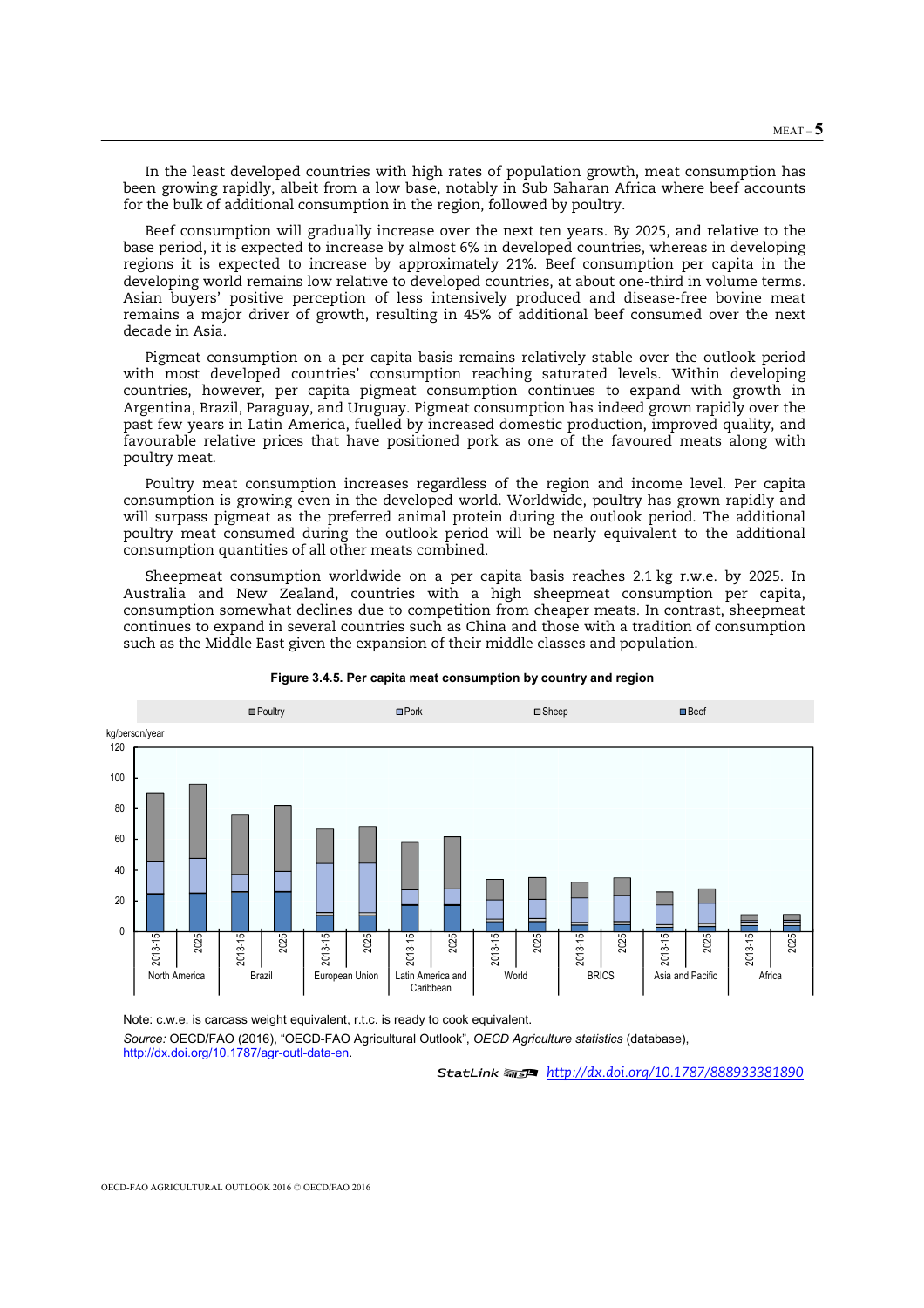#### **Trade**

World meat exports in are projected to be 23% higher than in the base period. This figure represents a slowing down of trade growth; an annual rate of 2.3% compared to the average annual rate of 3.6% in the previous decade; this growth, however, represents nearly the same amount in volume. Growth in meat trade is higher than production growth: globally, despite the rapid expansion of domestic meat production in developing countries Nevertheless, meat imports increase in the developing world, most notably poultry and bovine meat which together account for 80% of the additional meat traded in 2025 relative to the base period. The main importing countries are Sub-Saharan Africa, Saudi Arabia, Indonesia, Philippines and Viet Nam. Meat imports into Sub-Saharan Africa account for 8% of global trade, but are set to expand by nearly 6% p.a. over the outlook period. South Africa and Angola account for the greatest share of imports, but significant growth is also evident in Ghana and the Democratic Republic of the Congo. While beef accounts for the greatest share of consumption growth in Sub-Saharan Africa, a dominant share is produced domestically and poultry constitutes the bulk of additional imports (Figure 3.4.6).

Although by 2025 developed countries are still expected to account for slightly more than half of global meat exports, their share decreases steadily relative to the base period. Meat exports from the United States will capture more than a quarter of total trade expansion, while exports from the European Union will grow only marginally. The European Union has improved its access to Asian markets, but market competition from North and South America will prevent it from taking full advantage of this opportunity. Traditional exporting developing countries are expected to maintain a high share of the global meat trade. Brazil, but also Argentina, will benefit from the ongoing depreciation of their currencies. Brazil's share of global exports will increase to 26%, contributing nearly half of the increase in global meat exports during the projection period.

Import demand will be weak during the first years of the outlook period, mainly due to lower imports from the Russian Federation and China, but will strengthen later on. The most significant growth in import demand originates from Viet Nam, which captures a large share of additional imports for all meat types boosted by a strong economic growth. Africa is another fast growing importing region, albeit from a low base. Global import growth in volume terms is driven by poultry meat, the bulk of which is imported by developing countries. Developing countries will also trade between themselves the vast majority of all additional growth in bovine meat. However, developed countries will supply the bulk of additional trade on pigmeat, which is going almost entirely to the developing world. In other words, while bovine meat trade growth occurs more and more among developing countries, growth in pigmeat growth remains mostly within developed countries.

Brazil has increased its pigmeat exports to the Russian Federation, which has imposed import bans on certain traditional suppliers. Brazil's increased market share of the Russian Federation's pigmeat market is expected to be sustained in the medium term, or at least in part. It is also anticipated that Brazil will benefit from strong poultry demand from the developing world where diets are increasingly diversifying towards higher consumption levels of animal protein. Brazil's poultry sector is highly competitive, and their products can compete in urban areas of the developing world with domestic producers.

Australia and New Zealand will continue to lead global sheepmeat markets, which on the demand side is driven by an expanding middle class in China and the Middle East. Australia is expected to increase lamb production at the expense of mutton. In New Zealand, export growth is slowing down as land use shifts from sheep farming to dairy, albeit at much slower rates than in previous years.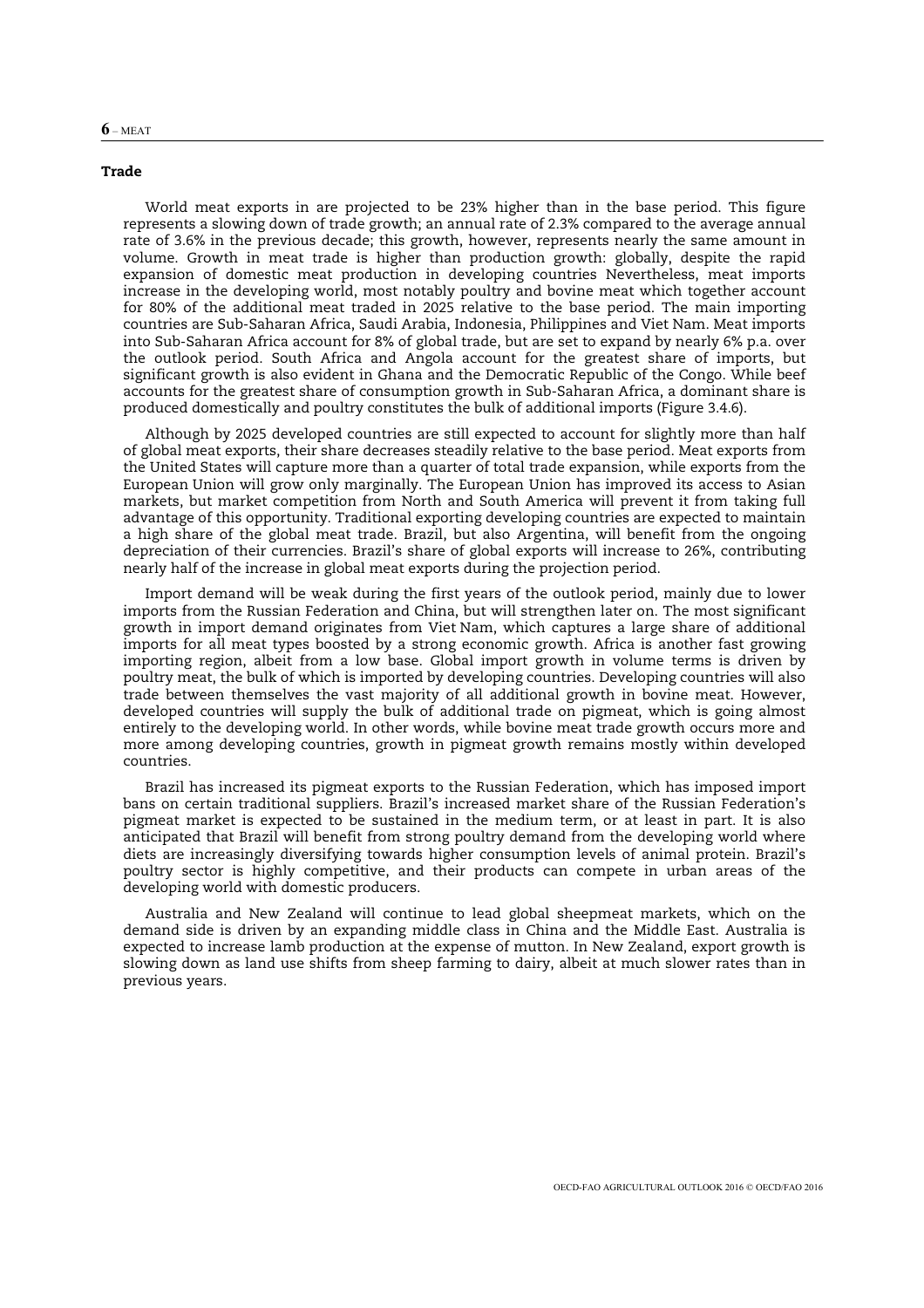

**Figure 3.4.6. Meat imports in selected Sub-Saharan countries** 

*Source:* OECD/FAO (2016), "OECD-FAO Agricultural Outlook", *OECD Agriculture statistics* (database), http://dx.doi.org/10.1787/agr-outl-data-en.

## **Main issues and uncertainties**

Trade policies remain a major factor impacting the dynamics in world meat markets and hence the projection and implementation of various trade agreements over the outlook period could eventually diversify or consolidate meat trade considerably. Specifically, several Pacific Ocean countries have completed negotiations for a Trans-Pacific Partnership, and its implementation may provide increased access to selected Asian markets to suppliers located in those countries.

Unilateral and/or unexpected trade policy decisions are another risk factor in the projections. For example, in 2014 the Russian Federation imposed an import ban on foods imported from the United States, Australia, Norway, Canada and the European Union in response to economic sanctions. The analysis carried out in this exercise assumes that this specific ban will affect trade flows beyond its duration as Brazil pigmeat export share to the Russian Federation will likely be sustained.

Another important factor that could impact the outlook relates to sanitary and food safety concerns arising from animal diseases outbreaks. The Russian Federation, for example, imposed a ban on pork imports originating from the European Union following an outbreak of African Swine Fever (ASF) in Eastern Europe; they also closed their market for pigmeat in response to European Union's economic sanctions (expected to end by 2017). Depending on the duration, intensity, potential consumer reactions, and trade restrictions, these bans could impact domestic and regional meat production, consumption and trade. Environmental and animal health regulations may affect the growth of the livestock sector because they may imply higher costs of compliance either by affecting the location of production, or in the form of specific requirements related to animal housing or waste disposal. Another example relates to the livestock sector being considered a key contributor to anthropogenic greenhouse gas (GHG) emissions. As world population and income growth increase the demand for livestock products, these emissions are also likely to increase. It remains uncertain, though plausible, that in the medium to long term some countries may impose carbon mitigation constraints in livestock production. Finally, there are concerns about the links between meat consumption and human health. An announcement in 2015 by International Agency for Research on Cancer of the World Health Organization (IARC) classified process meat<sup>2</sup> as carcinogenic<sup>3</sup>. Such concerns, and information supporting those concerns, may impact projected consumption of meat in countries with high per capita consumption.

<sup>12</sup> *http://dx.doi.org/10.1787/888933381908*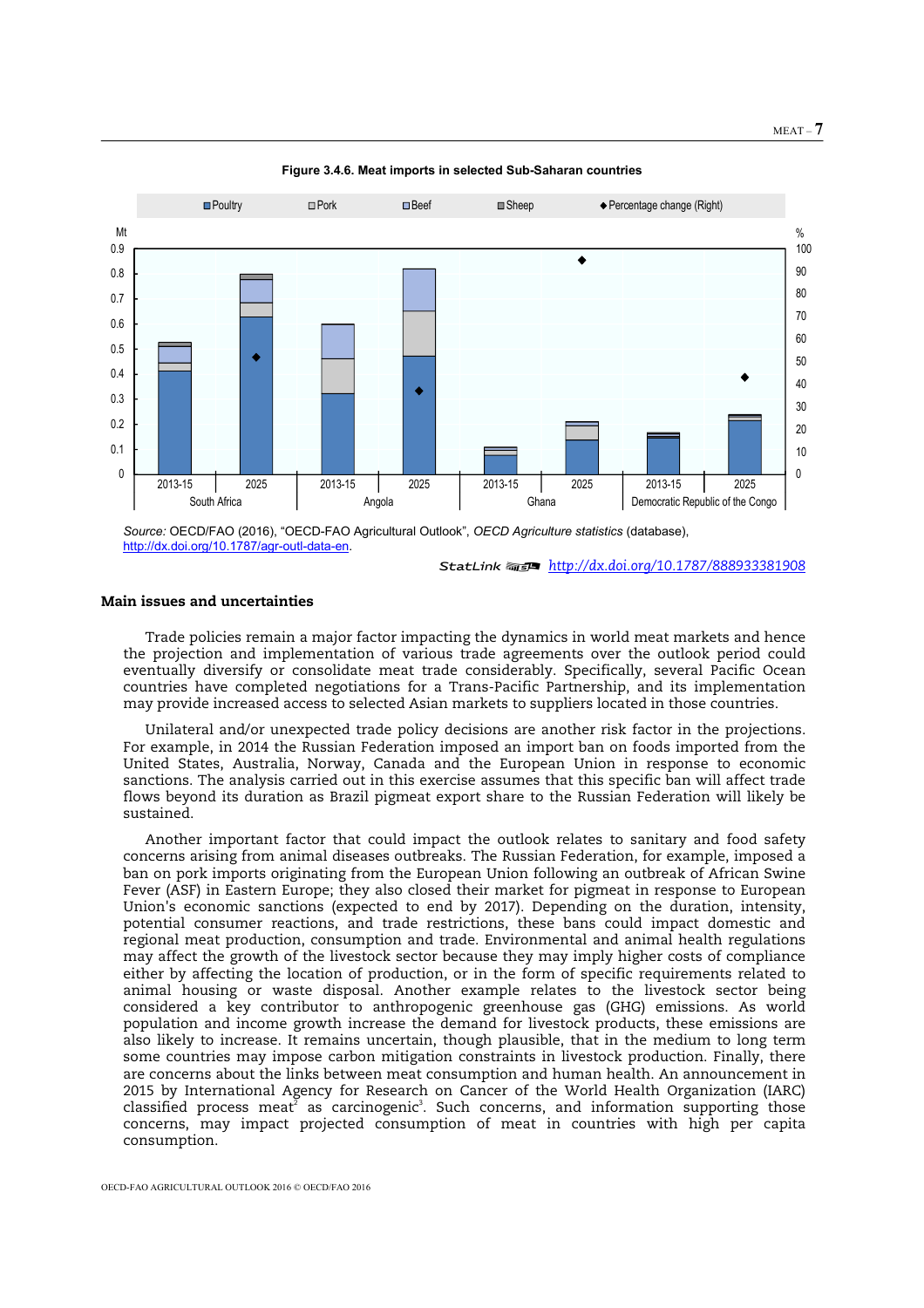## **8** – MEAT

## *Notes*

- 1. The Act contains provisions for increased financial penalties for livestock breeders that mismanage waste. Local authorities are using tougher environmental rules to close down or relocate pig farms, in particular those located close to densely populated areas. It is reported that more than half small farms in Guangdong province were shut down while the remaining farms were requested to reduce their herds. Similar initiative exists in Fujian province (OECD (2016), *Agricultural Policy Monitoring and Evaluation*).
- 2. The term "processed meats" refers to meat that has been treated either to be preserved or flavoured, such as hams and sausages.
- 3. https://www.iarc.fr/en/media-centre/pr/2015/pdfs/pr240\_E.pdf.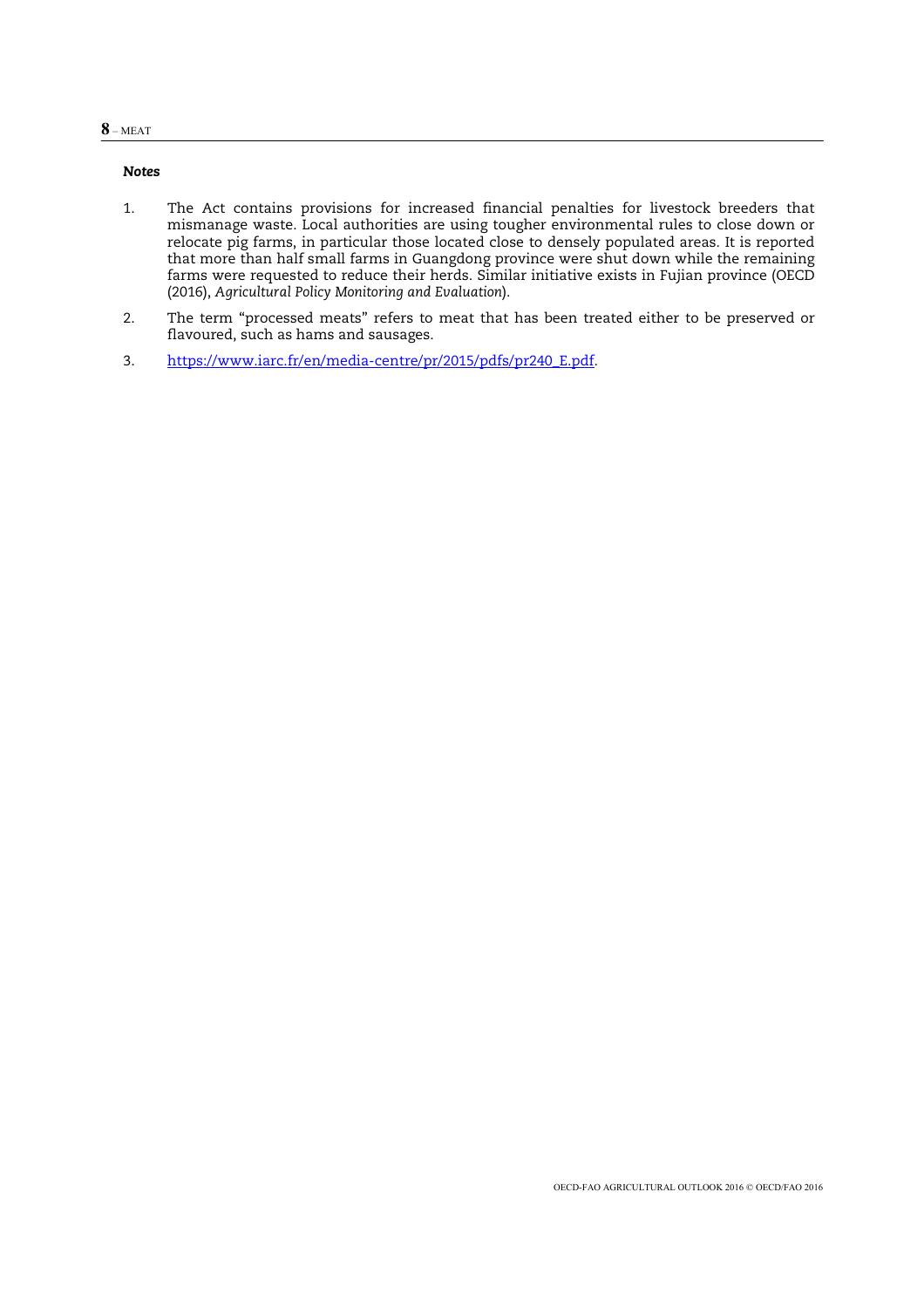## Table 3.A1.4. **World meat projections**

#### *Calendar year*

|                                     |        | Average<br>2013-15est | 2016    | 2017    | 2018    | 2019    | 2020    | 2021    | 2022    | 2023    | 2024    | 2025    |
|-------------------------------------|--------|-----------------------|---------|---------|---------|---------|---------|---------|---------|---------|---------|---------|
| <b>WORLD</b>                        |        |                       |         |         |         |         |         |         |         |         |         |         |
| <b>BEEF AND VEAL</b>                |        |                       |         |         |         |         |         |         |         |         |         |         |
| Production                          | kt cwe | 67 962                | 69 106  | 70 029  | 70 891  | 72 239  | 73 141  | 74 185  | 75 164  | 75 974  | 76 894  | 77 766  |
| Consumption                         | kt cwe | 67 340                | 68 832  | 69718   | 70 598  | 71 934  | 72 836  | 73 874  | 74 851  | 75 666  | 76 586  | 77 461  |
| PIGMEAT                             |        |                       |         |         |         |         |         |         |         |         |         |         |
| Production                          | kt cwe | 117 005               | 118 402 | 119 920 | 121 533 | 123 045 | 124 468 | 125 838 | 127 115 | 128 528 | 129 833 | 131 001 |
| Consumption                         | kt cwe | 116 674               | 118 398 | 119 742 | 121 337 | 122 833 | 124 261 | 125 640 | 126 914 | 128 325 | 129 628 | 130 797 |
| POULTRY MEAT                        |        |                       |         |         |         |         |         |         |         |         |         |         |
| Production                          | kt rtc | 110 280               | 115 192 | 117 630 | 119 321 | 120 886 | 122 758 | 124 393 | 126 059 | 127 889 | 129 568 | 131 255 |
| Consumption                         | kt rtc | 109 811               | 115 247 | 117 608 | 119 321 | 120 895 | 122 766 | 124 392 | 126 058 | 127 888 | 129 565 | 131 255 |
| SHEEP MEAT                          |        |                       |         |         |         |         |         |         |         |         |         |         |
| Production                          | kt cwe | 14 137                | 14 473  | 14778   | 15 0 76 | 15 4 26 | 15 800  | 16 229  | 16 571  | 16 844  | 17 113  | 17 438  |
| Consumption                         | kt cwe | 14 042                | 14 4 92 | 14 805  | 15 107  | 15 4 53 | 15818   | 16 229  | 16 562  | 16 844  | 17 105  | 17 430  |
| <b>TOTAL MEAT</b>                   |        |                       |         |         |         |         |         |         |         |         |         |         |
| Per capita consumption <sup>1</sup> | kg rwt | 34.0                  | 34.3    | 34.4    | 34.6    | 34.7    | 34.8    | 34.9    | 35.0    | 35.1    | 35.2    | 35.3    |
| <b>DEVELOPED COUNTRIES</b>          |        |                       |         |         |         |         |         |         |         |         |         |         |
| <b>BEEF AND VEAL</b>                |        |                       |         |         |         |         |         |         |         |         |         |         |
| Production                          | kt cwe | 29 198                | 29 277  | 29 441  | 29 7 82 | 30 214  | 30 380  | 30 580  | 30 786  | 30 916  | 31 080  | 31 246  |
| Consumption                         | kt cwe | 28 656                | 28 708  | 28 805  | 29 142  | 29 510  | 29 687  | 29 882  | 30 071  | 30 187  | 30 358  | 30 501  |
| PIGMEAT                             |        |                       |         |         |         |         |         |         |         |         |         |         |
| Production                          | kt cwe | 42 5 24               | 44 141  | 44 396  | 44 730  | 45 090  | 45 201  | 45 306  | 45 430  | 45 625  | 45 865  | 46 085  |
| Consumption                         | kt cwe | 39 608                | 40 864  | 41 156  | 41 381  | 41 666  | 41741   | 41 823  | 41 871  | 41 960  | 42 080  | 42 178  |
| POULTRY MEAT                        |        |                       |         |         |         |         |         |         |         |         |         |         |
| Production                          | kt rtc | 45 679                | 47 975  | 48781   | 49 341  | 49 821  | 50 367  | 50 825  | 51 235  | 51 694  | 52 128  | 52 575  |
| Consumption                         | kt rtc | 43 149                | 45 555  | 46 171  | 46 578  | 46 903  | 47 446  | 47816   | 48 203  | 48 652  | 49 000  | 49 382  |
| SHEEP MEAT                          |        |                       |         |         |         |         |         |         |         |         |         |         |
| Production                          | kt cwe | 3 3 6 9               | 3 2 8 3 | 3 3 0 6 | 3 3 2 5 | 3 3 7 3 | 3 4 2 3 | 3 4 7 7 | 3516    | 3540    | 3576    | 3607    |
| Consumption                         | kt cwe | 2631                  | 2650    | 2 6 6 4 | 2 6 6 7 | 2682    | 2697    | 2716    | 2 7 3 5 | 2 7 5 4 | 2769    | 2783    |
| <b>TOTAL MEAT</b>                   |        |                       |         |         |         |         |         |         |         |         |         |         |
| Per capita consumption <sup>1</sup> | kg rwt | 65.0                  | 66.8    | 67.2    | 67.5    | 67.8    | 68.1    | 68.3    | 68.5    | 68.7    | 68.9    | 69.2    |
| <b>DEVELOPING COUNTRIES</b>         |        |                       |         |         |         |         |         |         |         |         |         |         |
| BEEF AND VEAL                       |        |                       |         |         |         |         |         |         |         |         |         |         |
| Production                          | kt cwe | 38 764                | 39 830  | 40 588  | 41 109  | 42 025  | 42 760  | 43 605  | 44 377  | 45 059  | 45 815  | 46 520  |
| Consumption                         | kt cwe | 38 685                | 40 124  | 40 913  | 41 456  | 42 4 24 | 43 149  | 43 991  | 44 780  | 45 479  | 46 228  | 46 959  |
| PIGMEAT                             |        |                       |         |         |         |         |         |         |         |         |         |         |
| Production                          | kt cwe | 74 481                | 74 261  | 75 524  | 76 803  | 77 954  | 79 267  | 80 532  | 81 685  | 82 904  | 83 969  | 84 916  |
| Consumption                         | kt cwe | 77 066                | 77 534  | 78 586  | 79 956  | 81 166  | 82 520  | 83 817  | 85 043  | 86 365  | 87 549  | 88 618  |
| POULTRY MEAT                        |        |                       |         |         |         |         |         |         |         |         |         |         |
| Production                          | kt rtc | 64 601                | 67 218  | 68 849  | 69 980  | 71 065  | 72 392  | 73 568  | 74 824  | 76 195  | 77 439  | 78 680  |
| Consumption                         | kt rtc | 66 661                | 69 692  | 71 438  | 72 743  | 73 991  | 75 320  | 76 577  | 77 855  | 79 236  | 80 564  | 81 873  |
| SHEEP MEAT                          |        |                       |         |         |         |         |         |         |         |         |         |         |
| Production                          | kt cwe | 10768                 | 11 190  | 11 472  | 11 751  | 12 053  | 12 377  | 12752   | 13 055  | 13 3 04 | 13 537  | 13 831  |
| Consumption                         | kt cwe | 11 411                | 11 841  | 12 141  | 12 440  | 12 771  | 13 121  | 13513   | 13 827  | 14 089  | 14 3 37 | 14 648  |
| <b>TOTAL MEAT</b>                   |        |                       |         |         |         |         |         |         |         |         |         |         |
| Per capita consumption <sup>1</sup> | kg rwt | 26.6                  | 26.6    | 26.8    | 27.0    | 27.1    | 27.3    | 27.4    | 27.6    | 27.7    | 27.8    | 28.0    |
| OECD <sup>2</sup>                   |        |                       |         |         |         |         |         |         |         |         |         |         |
| <b>BEEF AND VEAL</b>                |        |                       |         |         |         |         |         |         |         |         |         |         |
| Production                          | kt cwe | 27 289                | 27 419  | 27 621  | 28 008  | 28 404  | 28 5 23 | 28 695  | 28 878  | 28 966  | 29 093  | 29 208  |
| Consumption                         | kt cwe | 26 248                | 26 571  | 26 612  | 26 933  | 27 27 2 | 27 398  | 27 566  | 27 733  | 27 798  | 27 939  | 28 031  |
| PIGMEAT                             |        |                       |         |         |         |         |         |         |         |         |         |         |
| Production                          | kt cwe | 40 665                | 41 964  | 42 062  | 42 393  | 42 750  | 42 865  | 42 982  | 43 082  | 43 250  | 43 450  | 43 634  |
| Consumption                         | kt cwe | 37913                 | 39 399  | 39 392  | 39 637  | 39 922  | 40 011  | 40 129  | 40 187  | 40 292  | 40 421  | 40 526  |
| POULTRY MEAT                        |        |                       |         |         |         |         |         |         |         |         |         |         |
| Production                          | kt rtc | 44 110                | 46 238  | 47 088  | 47 661  | 48 143  | 48712   | 49 171  | 49 579  | 50 043  | 50 510  | 51 000  |
| Consumption                         | kt rtc | 41 113                | 43 688  | 44 284  | 44 669  | 44 971  | 45 4 93 | 45 829  | 46 169  | 46 571  | 46 914  | 47 314  |
| SHEEP MEAT                          |        |                       |         |         |         |         |         |         |         |         |         |         |
| Production                          | kt cwe | 2 7 0 8               | 2623    | 2633    | 2650    | 2688    | 2 7 3 0 | 2 7 7 3 | 2 8 0 1 | 2816    | 2 8 4 5 | 2870    |
| Consumption                         | kt cwe | 1 9 9 0               | 2 0 0 3 | 2 0 0 2 | 2 0 0 2 | 2 0 0 7 | 2015    | 2026    | 2 0 3 6 | 2 0 4 7 | 2 0 5 4 | 2 0 6 2 |
| <b>TOTAL MEAT</b>                   |        |                       |         |         |         |         |         |         |         |         |         |         |
| Per capita consumption <sup>1</sup> | kg rwt | 65.7                  | 67.8    | 67.9    | 68.2    | 68.4    | 68.6    | 68.7    | 68.7    | 68.8    | 69.0    | 69.1    |

*Note:* Calendar Year: Year ending 30 September for New Zealand.

Average 2013-15est: Data for 2015 are estimated.

1. Per capita consumption expressed in retail weight. Carcass weight to retail weight conversion factors of 0.7 for beef and veal, 0.78 for pigmeat and 0.88 for both sheep meat and poultry meat.

2. Excludes Iceland but includes all EU28 member countries.

*Source:* OECD/FAO (2016), "OECD-FAO Agricultural Outlook", *OECD Agriculture statistics* (database). doi: [dx.doi.org/10.1787/agr-outl-data-en](http://dx.doi.org/10.1787/agr-outl-data-en)

1 2 *<http://dx.doi.org/10.1787/888933382176>*